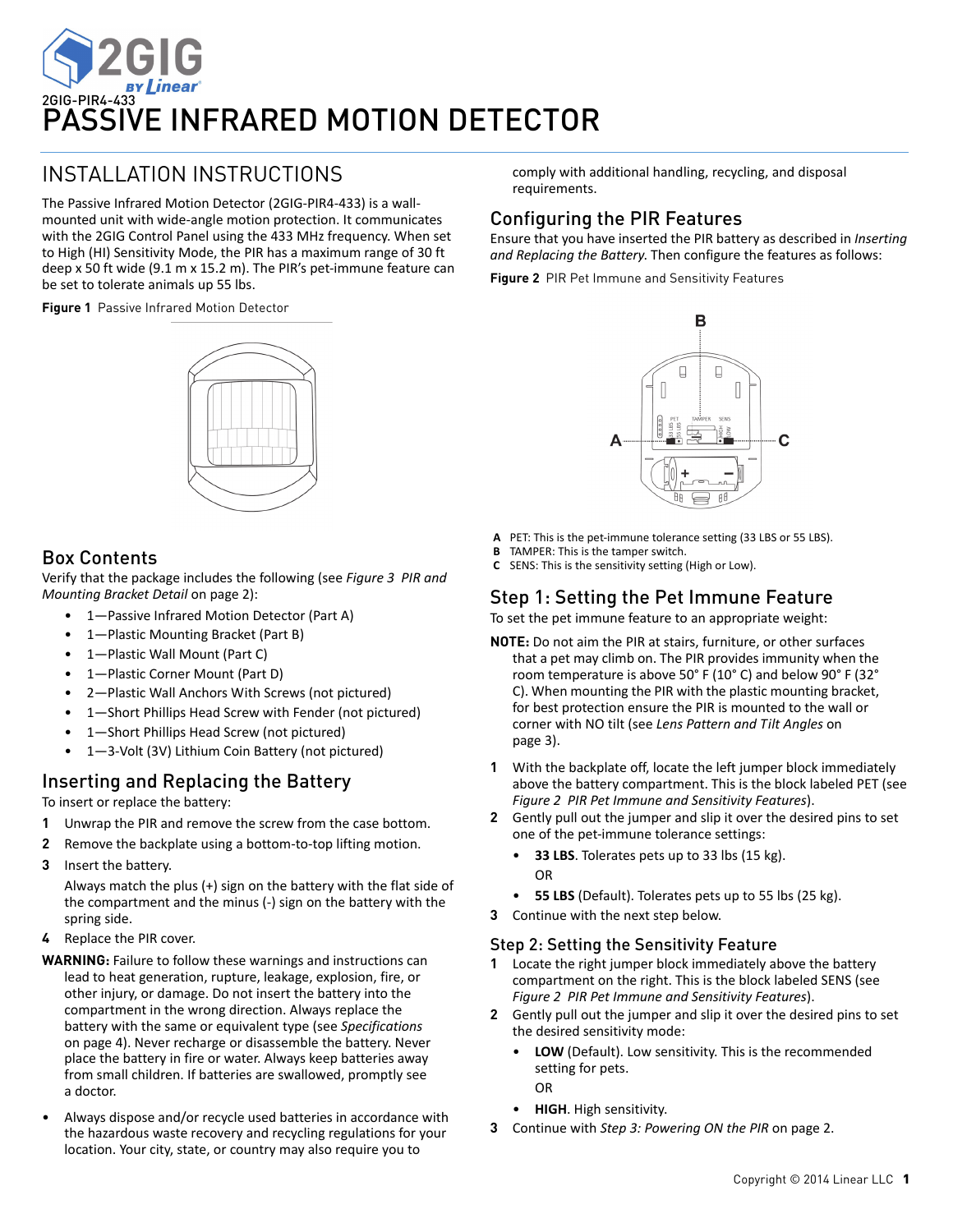### <span id="page-1-1"></span>Step 3: Powering ON the PIR

With the battery inserted (see *Inserting and [Replacing](#page-0-1) the Battery* on [page](#page-0-1) 1), press and release the switch labeled TAMPER. It takes approximately 10 seconds for the PIR to power ON.

## Mounting the PIR

There are two methods for mounting the PIR: *Option A: [Bracket](#page-1-3) [Mounting](#page-1-3)* or *Option B: Direct‐to‐Wall [Mounting](#page-1-2)*. For both methods, always mount the PIR at a height of 7.5 ft (2.3 m).

<span id="page-1-0"></span>**Figure 3** PIR and Mounting Bracket Detail



- **A** PIR
- **B** Plastic Mounting Bracket
- **C** Plastic Wall Mount
- **D** Plastic Corner Mount

### <span id="page-1-3"></span>Option A: Bracket Mounting

See *[Figure](#page-1-0) 3 PIR and [Mounting](#page-1-0) Bracket Detail*. If you plan to mount the PIR to either the Plastic Wall Mount or Plastic Corner Mount, you must first attach the Plastic Mounting Bracket to the PIR backplate.

#### <span id="page-1-7"></span>**Step 1: Attaching the Plastic Mounting Bracket to the PIR**

- **1** Remove the PIR backplate.
- **2** Insert the two stubs on the Plastic Mounting Bracket into the corresponding holes on the exterior side of the PIR backplate.
- **3** On the interior of the PIR backplate (see *[Figure](#page-1-4) 4 [PIR](#page-1-4) [Backplate—Direct](#page-1-4)‐to‐Wall Mounting Guides*), use the Short Phillips Head Screw (provided) to secure the Plastic Mounting Bracket to the backplate
- **4** Replace the PIR backplate.
- **5** Reattach the screw that was removed earlier to the bottom of the PIR.
- **6** Continue with either *Step 2: Wall [Mounting](#page-1-5) Option* or *[Step](#page-1-6) 2: Corner [Mounting](#page-1-6) Option*.
- **NOTE:** For optimum pet immunity when using the Plastic Mounting Bracket, ensure that the PIR is mounted to the wall or corner with NO tilt (see *Lens [Pattern](#page-2-0) and Tilt Angles* on [page](#page-2-0) 3).

#### <span id="page-1-5"></span>**Step 2: Wall Mounting Option**

See *[Figure](#page-1-0) 3 PIR and [Mounting](#page-1-0) Bracket Detail*. If using the Plastic Wall Mount (C), do the following:

- **NOTE:** Ensure that you have attached the bracket to the PIR backplate (see *Step 1: Attaching the Plastic [Mounting](#page-1-7) [Bracket](#page-1-7) to the PIR*).
- **1** On the intended wall, use the two (2) Plastic Wall Anchors to hang the Plastic Wall Mount at a height of 7.5 ft (2.3 m).
- **2** Locate the barrel end of the Plastic Mounting Bracket. Locate the barrel end of the Plastic Mounting Bracket and carefully set it onto the ribbed pin of the Plastic Wall Mount at the desired angle (see *Lens [Pattern](#page-2-0) and Tilt Angles* on [page](#page-2-0) 3).
- **3** From the topside of the Plastic Wall Mount, use the Short Phillips Head Screw with Fender (provided) to secure the mount to the barrel end of the bracket.

#### <span id="page-1-6"></span>**Step 2: Corner Mounting Option**

See *[Figure](#page-1-0) 3 PIR and [Mounting](#page-1-0) Bracket Detail*. If using Plastic Corner Mount, do the following:

- **NOTE:** Ensure that you have attached the bracket to the PIR backplate (see *Step 1: Attaching the Plastic [Mounting](#page-1-7) [Bracket](#page-1-7) to the PIR* on [page](#page-1-7) 2).
- **1** Use the two (2) Plastic Wall Anchors to hang the Plastic Corner Mount at a height of 7.5 ft (2.3 m).
- **2** Locate the barrel end of the Plastic Mounting Bracket and carefully set it onto the ribbed pin of the Plastic Wall Mount. Ensure that you set it at the desired angle (see *Lens [Pattern](#page-2-0) and Tilt [Angles](#page-2-0)* on page 3).
- **3** From the topside of the Plastic Wall Mount, use the Short Phillips Head Screw with Fender (provided) to secure the mount to the barrel end of the bracket.

## <span id="page-1-2"></span>Option B: Direct-to-Wall Mounting

If planning to mount the PIR directly to a wall, use the built‐in mounting guides on interior of the PIR backplate to screw the backplate into the wall.

- **1** Remove the PIR backplate.
- **2** Use the two (2) Plastic Wall Anchors to screw the PIR backplate into the wall at a height of 7.5 ft (2.3 m):
	- Wall. Use the wall mounting guides (see A below).
	- **Corner Mount**. Use the left‐ or right‐ corner mounting guides (see B below).

<span id="page-1-4"></span>**Figure 4** PIR Backplate—Direct-to-Wall Mounting Guides



- **A** Wall Mounting Guides (For *Option B: Direct‐to‐Wall [Mounting](#page-1-2)*)
- **B** Corner Mounting Guides (For *Option B: Direct‐to‐Wall [Mounting](#page-1-2)*)
- **C** Wall Mount Bracket Guide (For *Option A: Bracket [Mounting](#page-1-3)*)

2 Copyright © 2014 Linear LLC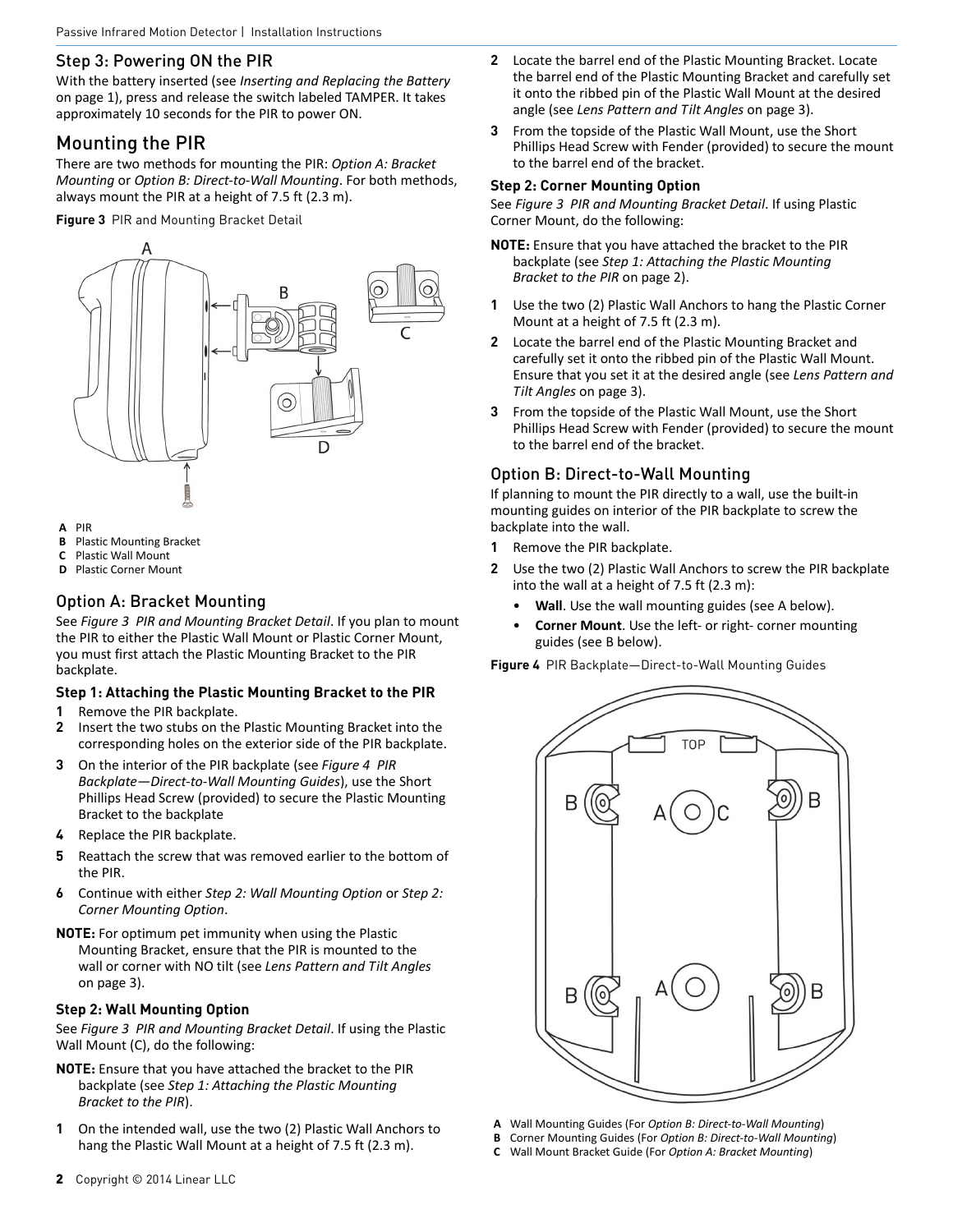## Environmental and Other Useful Information

While the PIR is a highly reliable intrusion detection device, it does not guarantee against burglary. Any intrusion device is subject to a "failure to warn" for a variety of reasons. Consider the following when installing and setting up the PIR:

- **1** This PIR has built‐in protection to keep bugs from getting into the sensor area and causing false alarms. Note that this protection does not prevent insects from crawling across the lens of the PIR, which could trigger the PIR.
- **2** Infrared energy can be reflected off any glossy surfaces such as mirrors, windows, floors, or counter tops with glossy finish, and slick-finished concrete. Some surfaces reflect less than others (e.g. the PIR can see a change in infrared energy off of reflective surfaces even if the heat or cold source is not within the PIR detection pattern).
- **3** Windows reflect infrared energy. They also allow sunlight or light from other sources (e.g., cars) to pass through to the PIR. The PIR can detect these changes in infrared energy. For example, if sunlight passing through a window shines onto a hardwood floor and the change in infrared energy is quick enough, the PIR can trigger an alarm. The same applies if the PIR area includes a window, even though the pattern of protection cannot "see" through glass. Lights from a passing car can also pass through the window at night and shine directly into the PIR's lens.
- **4** Heating and air conditioning ducts are also important because if they blow air onto an object within the field of the PIR's view, the temperature of that object could change quickly enough for the PIR to "see" a change in infrared energy. **PIR's cannot see air current, only the change in temperature of a physical object**.
- **5** The PIR senses change in temperature. However, as the ambient temperature of the protected area approaches the temperature range of 95° to 120° F, the detection performance of the PIR decreases.
- **6** Ensure that the area you wish the PIR to cover is free of obstructions (for example, curtains, screens, plants, and so on.) that may block the pattern of coverage.
- **7** Anything that can sway or move due to air current can cause a change in infrared energy within the fields of view. Drafts from doors or windows can cause this to happen. Plants, balloons, curtains, and hanging baskets should never be left in the PIR's field of view.
- **8** Do not mount the PIR on a surface that allows for any vibration. Vibrations not only cause the PIR to move a little, but it also causes the fields of view in a room to move with respect the PIR. A little vibration can cause havoc with the PIR's field of view, thus the PIR may see a change in energy and trigger the alarm.
- **9** An installation often requires that the PIR is aimed at the door. The PIR may detect door movement before the door contact can initiate an entry delay, causing the alarm to trigger. If you install the PIR facing a door, then while programming the PIR, choose an appropriate sensor/zone type.
- **10** The PIR ONLY detects intrusion within the pattern of coverage.
- **11** The PIR does not provide volumetric area protection.
- **12** The PIR creates multiple beams of protection. Intrusion can only be detected in unobstructed areas covered by those beams.
- **13** The PIR cannot detect motion or intrusion that occurs behind walls, ceilings, floors, closed doors, partitions, glass doors, or windows.
- **14** Tampering with, masking, painting, or spraying of any material on the PIR lens or any part of the optical system can impair detection ability.

**15** The PIR, like other electrical devices, are subject to component failure. Even though the PIR is designed to last as long as 10 years, the electronic components are subject to failure.

## <span id="page-2-0"></span>Lens Pattern and Tilt Angles

The diagrams below show the lens pattern and tilt angles for the PIR in meters.

**Figure 5** Lens Pattern—Top View



**Figure 6** Tilt Angle—Side View



- **‐9°** PIR titled down one click
- **0°** PIR facing the opposite wall (Direct‐to‐wall or mounting bracket with no tilt adjustment.
- **‐18°** PIR tilted down two clicks
- **+9°** PIR tilted up one click